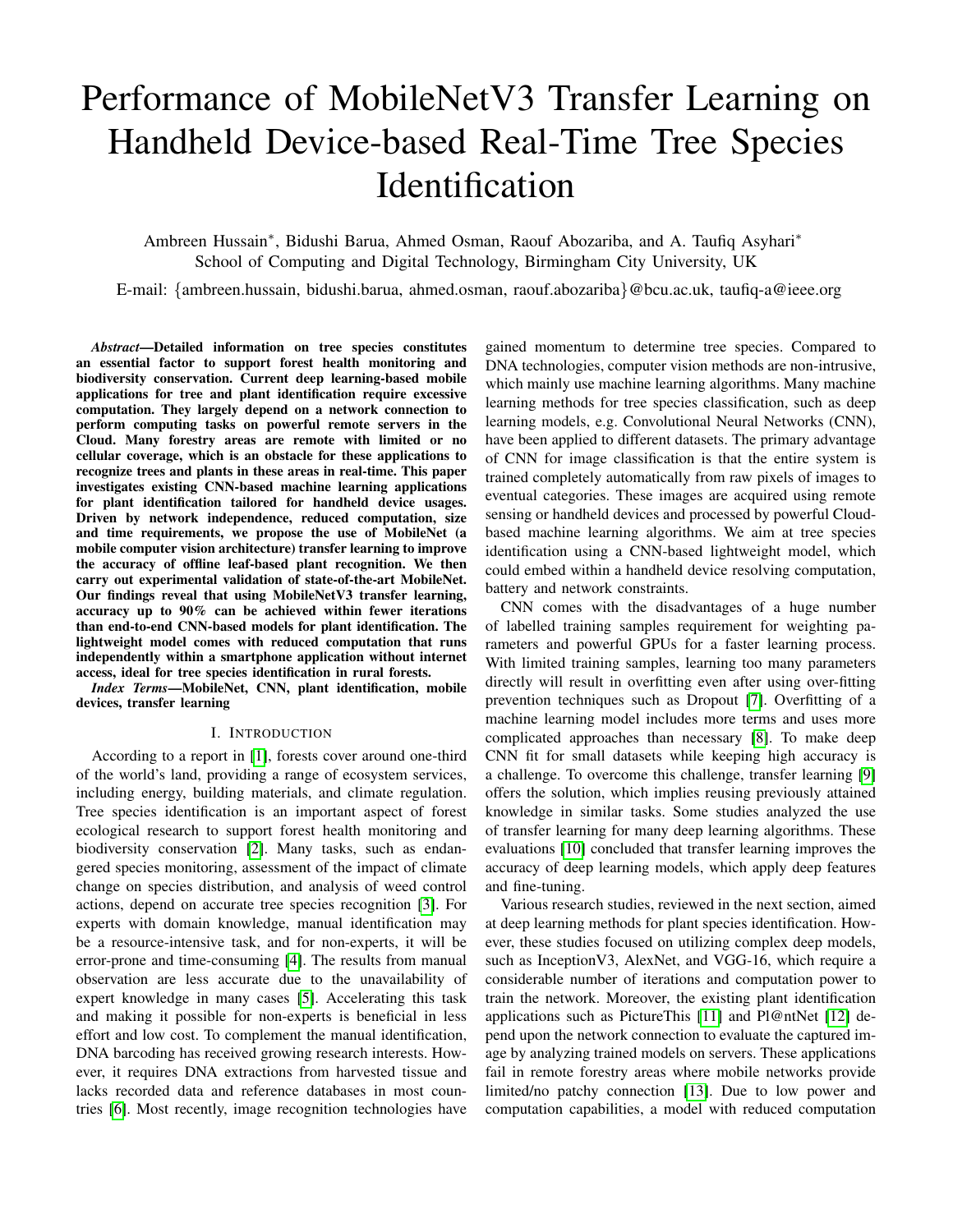and size is required for smartphones, which is offered by CNN-based MobileNets [\[14\]](#page-5-7). To the best of our knowledge, MobileNet in general and MobileNetV3, in particular, has not emerged in any study for tree species identification using handheld devices in rural forests. Therefore, in this paper, we focus on measuring MobileNetV3 transfer learning performance compared to MobileNetV2 on images captured via smartphone in real-time for tree classification. The lightweight model will be embedded in the mobile application to perform the tree classification tasks in rural areas where internet infrastructure is sparse. Our work contributes to the following:

- Integrating state-of-the-art MobileNet with transfer learning for efficient and timely offline plant and tree species identification.
- Feature extraction and fine-tuning of pre-trained MobileNet architecture models, i.e. MobileNetV3 releases and MobileNetV2 on leaf dataset via transfer learning. The last layers of pre-trained models were removed and replaced with layers suitable for the leaf dataset with learning parameters.
- Training of new models on a new dataset containing leaves. Conversion of the newly trained network into handheld devices compatible versions for offline leaf species identification using a mobile app in rural areas.
- Comparison of the performance of the new models in terms of accuracy, loss, training time and size.

## II. LITERATURE REVIEW

The use of machine learning algorithms for tree species identification is relatively new. In this regard, variations of leaf characteristics are utilized mainly by computer vision techniques for automated tree identification. Leaves are easy to access, observe and describe as compared to other parts of a tree. Many surveys have been performed on automated plant identification, such as those given by Ahmed, Khan and Asif in [\[15\]](#page-5-8) and Thyagharajan and Raji in [\[16\]](#page-5-9). However, still plant identification is a challenging task because all classical computer vision techniques use handcrafted features for plant's leaf images. For example, an approach presented by [\[17\]](#page-5-10) used the image binarisation technique to separate the leaf from its background, detect contours and geometrical derivations of leaf tooth features. Using this approach, the accuracy of leaf classification was between 72.8% and 79.3%. The handcrafted features for the leaf's images can be categorized into shape, texture, and venation. In this regard, a mobile app LeafSnap [\[18\]](#page-5-11), was proposed to identify trees by analyzing leaves. Similarly, the Pl@ntNet app [\[19\]](#page-5-12) was introduced by Goëau et al. to use citizen science to collect and integrate leaf imagery data. Both applications depend on chosen handcrafted features to measure similarities between the novel and stored images of known species. The top-1 accuracy rate of recognizing plant species for both applications lies between 69% and 73%.

To complement these mobile applications' handcrafted feature selection approach, deep learning CNN is applied in many studies, especially for image classification [\[20\]](#page-5-13). The main advantage of CNN is the automatic learning of input data which replaced the traditional feature-based methods. A CNN approach for plant classification was given by [\[21\]](#page-5-14) with an accuracy of 99.7% on a dataset of 44 species. Similarly, [\[22\]](#page-5-15) and [\[23\]](#page-5-16) used CNN for Flavia [\[24\]](#page-5-17) dataset classification and reported 94.69% - 99% accuracy with 12,000 and 50,000. LeafNet [\[25\]](#page-5-18) presented the usage of CNN on LeafSnap, Flavia, and Foliage [\[26\]](#page-5-19) datasets and acquired accuracy of 79.66%, 98.69% and 98.75% with iterations of 200,000, 30,000 and 100,000, respectively. For automatic detection and recognition of plant diseases through mobile devices, a comparison of different CNN architectures was performed by [\[27\]](#page-5-20). The result of this comparison was that AlexNet achieves higher accuracy of 99.1% with 12,000 iterations; however, regarding complexity, MobileNet gave the best performance under the same epochs. A comparison of neural networks was performed by [\[28\]](#page-5-21) for the mobile phone-based image classification of citrus leaf diseases. The MobileNetV2 transfer learning was implemented in a GPU environment for the disease recognition with a validation accuracy of 92% at epoch 10, which is comparatively faster than traditional CNN architectures with good accuracy. To demonstrate the efficiency and accuracy of MobileNetV3 for mobile devices, [\[29\]](#page-5-22) compared the image classification performance of MobileNetV3 with other pretrained CNN models on various image datasets such as fruits with 99.9% accuracy within 10 iterations and birds with up to 80% accuracy within 25 epochs. The use of MobileNetV3 based on the You Only Looked Once v3 (YOLOv3) [\[30\]](#page-5-23) model has appeared in other domains, such as pedestrian detection [\[31\]](#page-5-24) on Unmanned Arial Vehicles (UAV) imagery.

Comparing all the above studies, we deduce that the applications used end-to-end CNN architecture trained the network with thousands of iterations to achieve a high range of accuracy. In contrast, the approaches that used MobileNet transfer learning achieved similar accuracy within few epochs under considerably less time, which makes them cost and time-efficient. Therefore, in this study, we focus on exploring MobileNetV3 releases and MobileNetV2 transfer learning performance compared to previous CNN-based leaf classification models. Our experience shows MobileNet models take a considerably fewer number of iterations to train through transfer learning with a good percentage of accuracy. Furthermore, the reduced models' size allows it to immerse in the mobile application to recognize plant species offline in remote forest sites.

### III. METHODOLOGIES

#### *A. Transfer Learning from Pre-trained Models*

When data used to train deep learning networks is not enough, and it is expensive to create labelled data, transfer learning, a promising paradigm, is applied to acquire the knowledge learned in previous settings. The most common strategies of transfer learning are feature extraction and finetuning. For feature extraction, input data is provided to the pre-trained model, and activation values of many layers are stored to use as features. For fine-tuning, the initial layers of the model are fixed, and the final layers of the model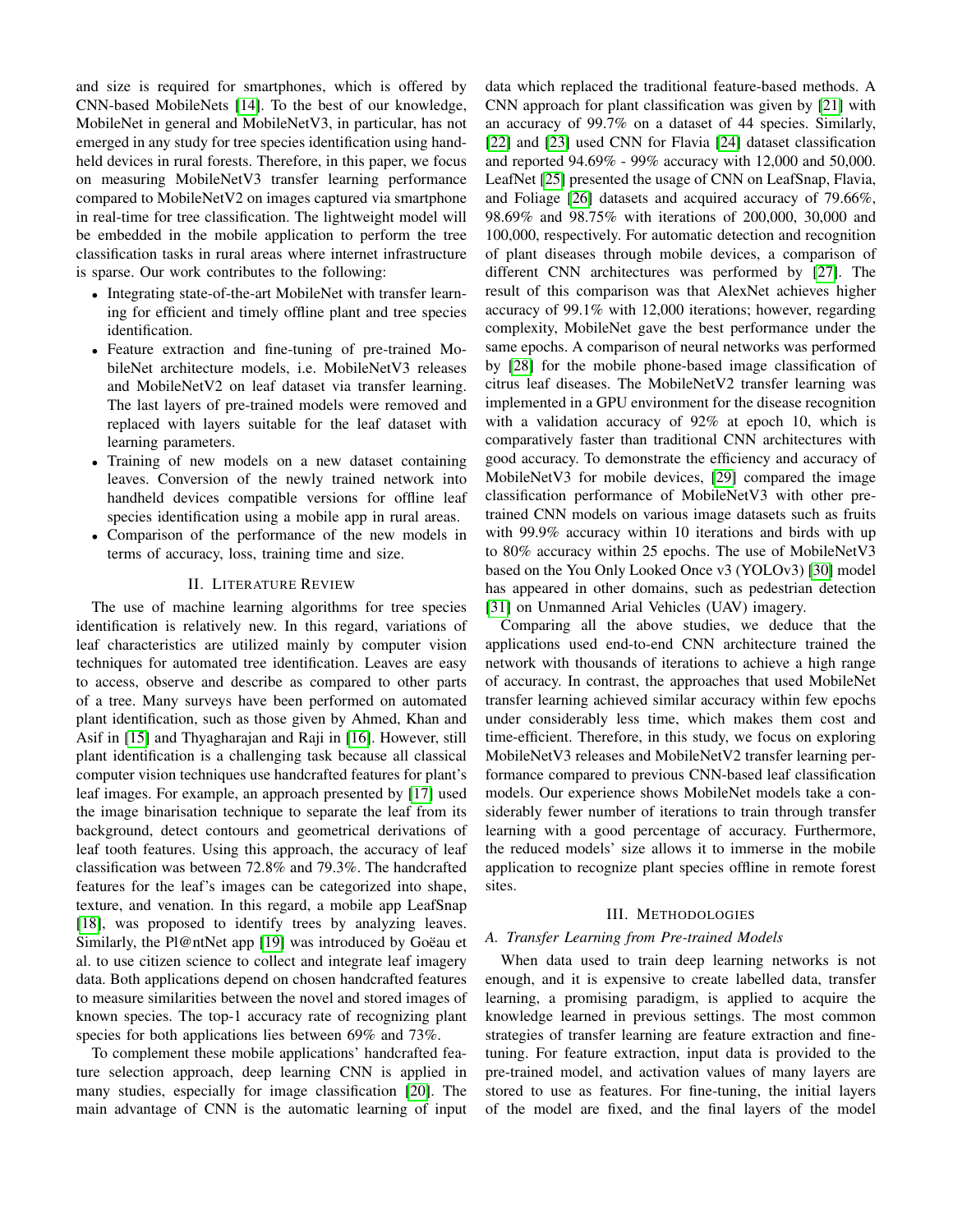

<span id="page-2-0"></span>Fig. 1. Transfer Learning of MobileNet-based Model for Leaf Classification.

learn the characteristics of the new dataset. This way, the deep learning model is trained for a new similar task. The weights of the model are updated according to the new dataset. Transfer learning is faster than training a new network because all the parameters are not estimated from scratch. In an analysis of transfer learning methods [\[10\]](#page-5-3), the authors compared deep learning models such as CNN, AlexNet, VGG-16, RNN for plant classification and concluded that transfer learning improves the efficiency of deep learning models, in particular those that apply deep features and fine-tuning as compared to other transfer learning techniques such as those based on feature spaces and domain given by [\[32\]](#page-5-25).

## *B. Feature Extraction Model*

MobileNet: MobileNet is the most popular CNN-based model for smartphone applications and embedded devices. It was introduced as a mobile-first computer vision model by the Google Research team [\[14\]](#page-5-7). The core idea is to use depthwise separable convolution to build a lightweight model with less computational complexity. The reason for high computation in traditional CNN architecture is the point to point convolution is performed between the image and filter. The MobileNet's depthwise convolution uses a single filter per input channel, and pointwise convolution applies 1 x 1 convolution to create a linear combination of the output of the depthwise layer. The factorized convolutions allow a substantial reduction in the computation and model size. This makes the model ideal for mobile and embedded devices.

MobileNet Versions: MobileNetV2 introduced the inverted residual structure and linear bottleneck to make an efficient layer structure. MobileNetV3 [\[33\]](#page-5-26) is the latest and most efficient combination of its predecessors, i.e. MobileNetV1 and MobileNetV2. MobileNetV3 is tuned to mobile CPU by fusing two technologies: MNasNet to select the optimal configuration and NetAdapt to discover and optimize network architecture. MobileNetV3 model has two releases: MobileNetV3-Large and MobileNetV3-Small. It is claimed that compared to V2, MobileNetV3-Large is 3.2% more accurate on ImageNet classification with latency reduced by 20%, whereas MobileNetV3-Small is 6.6% more accurate with similar latency. The overall architecture of transfer learning using a version of the MobileNet-based model for leaf classification is shown in Fig. [1.](#page-2-0) In this study, we have compared MobileNetV3 releases with MobileNetV2 transfer learning on the LeafSnap dataset. The resultant model is downloaded into the smartphone for efficient tree species identification without an internet connection.

# *C. Dataset*

For test and trial purposes in the lab experiments, we explored datasets available online in different data repositories such as Kaggle [\[34\]](#page-5-27), Tensorflow [\[35\]](#page-5-28) and Google [\[36\]](#page-5-29). For the plant identification use case, we accessed the LeafSnap dataset from Kaggle. The dataset consists of 184 tree species, showing two subsets, (1) 23,915 lab images of pressed leaves with dimensions of  $800 \times 700$  pixels (2) 7,719 field images with  $800 \times 600$  dimensions taken outdoors by different users using handheld devices. The field images contain varying amounts of noise, blur, shadows, and illumination patterns. Each plant category contains 20-30 RGB images of leaves. We downscaled all the images to  $224 \times 224$  to achieve faster learning of the deep learning models. For this paper, only field images are used because of their similarity to real images taken from mobile phones.

#### *D. Model Training*

Feature Extraction: The hardware to train the model included a Lenovo laptop equipped with an 8265U CPU at 1.80 GHz of Intel Core i5, 8 GB of RAM running on a Windows 10 64 bit system. The software tools included Annaconda3 Jupyter Notebook with Python 3.8, where the Tensorflow, OpenCVpython3 [\[37\]](#page-5-30) and Keras [\[38\]](#page-5-31) libraries were used. The dataset was divided in a ratio of 75:25 into a training set of 5789 images and a test set of 1930 images. To obtain the pretrained weight parameters, we built the base models from the MobileNetV2, MobileNetV3-Large and MobileNetV3-Small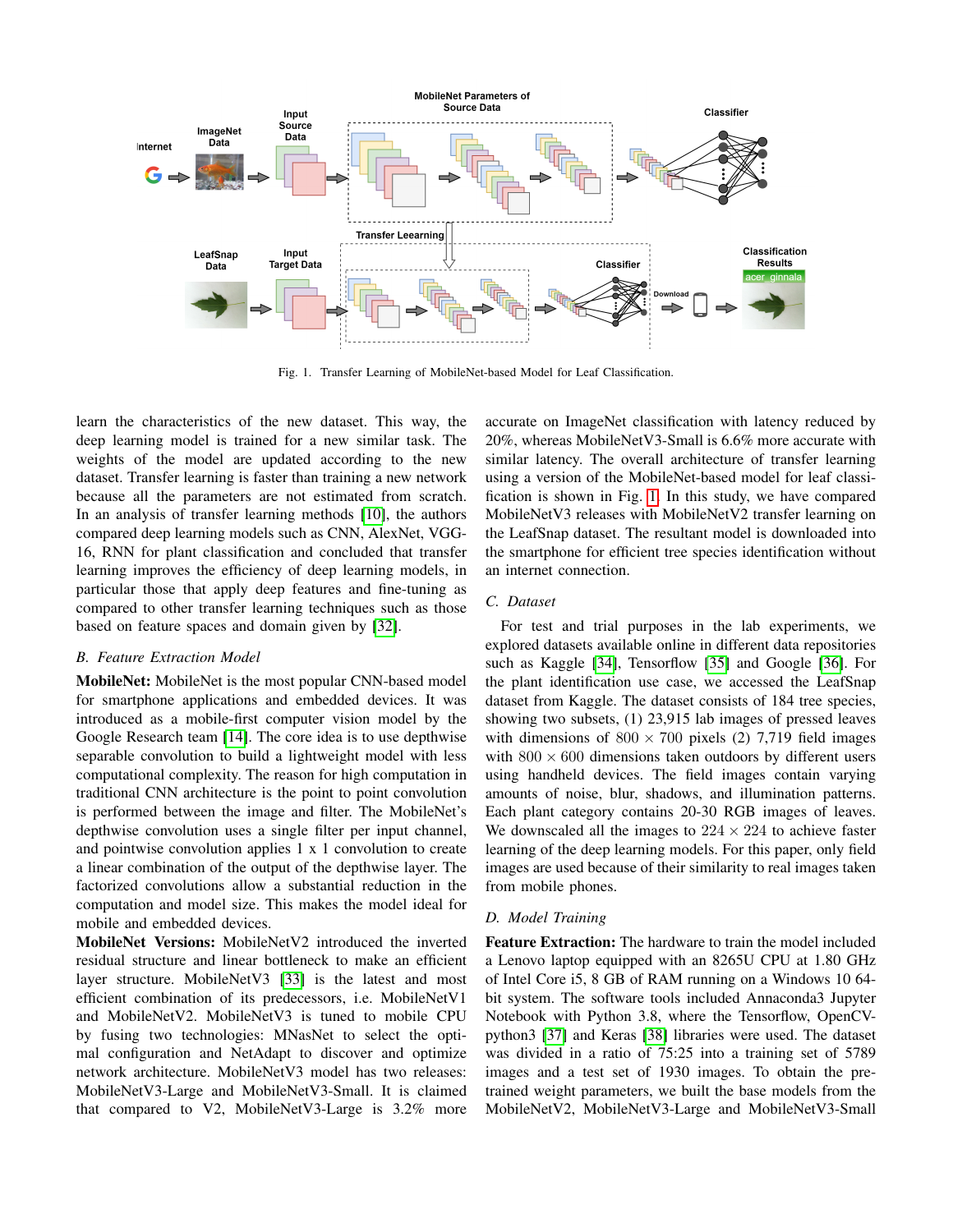models, pre-trained on 1.4M images from 1000 classes. First, the intermediate layer of all the models was selected to use for feature extraction. For this purpose, the output of the last layer (bottleneck layer) is commonly used prior to the flatten operation. The reason is that all the fully connected layers are specialized to the task network was trained on; thus, the features learned by these layers will not be useful for the new task. The bottleneck features are more generic. Therefore, the base models were frozen, loaded with weights trained on the ImageNet dataset and used as a feature extractor. We added a dropout layer with a dropout rate of 0.2 to reduce the overfitting of the model. Finally, the top classifier softmax layer was added for predicting the class for an input image. The model with the base model of MobileNetV2 was compiled and optimized with Adam optimizer. The other with the base model of MobileNetV3 were optimized with Gradient descent optimizer (SGD) with a learning rate of 0.5 and momentum of 0.9. All models were trained on a training set within 10 and 100 epochs (iterations).

Fine-Tuning: We un-froze the base models and trained the weights of the top layers of these models along with the classifier layer added in the previous step. The models were trained in 10 iterations to force the weights to be tuned from generic feature maps to feature associated with the leaf dataset. For a fair comparison, both V2 and V3 models were trained with the same dataset and training parameters, i.e. 235,704. The models were fine-tuned and re-evaluated. The models were saved in the machine with all the class labels.

## IV. RESULTS AND DISCUSSION

Model Validation: The performance of the models is greatly influenced by the number of times it goes under training. Using sparse categorical cross-entropy loss, the models were validated with a test dataset. The performances of the models were evaluated by calculating accuracies and losses of training samples in each epoch. The model based on MobileNetV2 showed (Fig. [2\)](#page-3-0) the training accuracy up to 97% and validation accuracy up to 84%. The model based on MobileNetV3-Large exhibit a training accuracy of 94% and validation accuracy up to 87%.

Fine-Tuning Results: After fine-tuning, the training accuracy of the MobileNetV2-based model was improved to 97%, and validation accuracy remained at 86% at each epoch. The training accuracy of the MobileNetV3-based model was improved to up to 96% (Fig. [3\)](#page-3-1), and validation accuracy up to 89% after 10 epochs. Note the gap between training and validation curves for the MobileNetV3-based model is less than the MobileNetV2-based model.

**Discussion:** We managed to increase the validation accuracy of the MobileNetV3-Large based model to 91% after 100 epochs, whereas the MobileNetV2-based model could show only 1% improvement, i.e. 87%. The MobileNetV2 and MobileNetV3 took the almost same time to train the network; however, it is notable that MobileNetV3 contains 5.3M parameters, whereas MobileNetV2 contains 3.4M parameters. On selecting MobileNetV3-Small as a base model, the training time of the model was reduced to 60%, trainable parameters were declined to 188,600 and training, and validation accuracies were between 92%-94% and 82%-86%, respectively.



<span id="page-3-0"></span>Fig. 2. Training and Validation Accuracy of MNV2/MNV3-based Transfer Learned Models.



<span id="page-3-1"></span>Fig. 3. Training and Validation Accuracy of MNV2/MNV3-based Fine-tuned Models.

Our results show that the performance of MobileNetV3 is better than MobileNetV2. The MobileNetV3-Small is time and cost-efficient with 3% less accuracy. The accuracy of all the MobileNetV3 models can be increased with the data augmentation techniques as in [\[28\]](#page-5-21) and training iterations. The training time of MobileNetV3-Large can be reduced with the use of a GPU. In Table [I,](#page-4-6) we compare the results obtained from our trained models based on MobileNetV3-Large, MobileNetV3- Small, and MobileNetV2 with the previously mentioned CNNbased models for leaf classification. It can be seen that we achieved a good accuracy using our trained models with fewer iterations and significantly less time, which makes our models time and cost-effective. Moreover, the size of the models is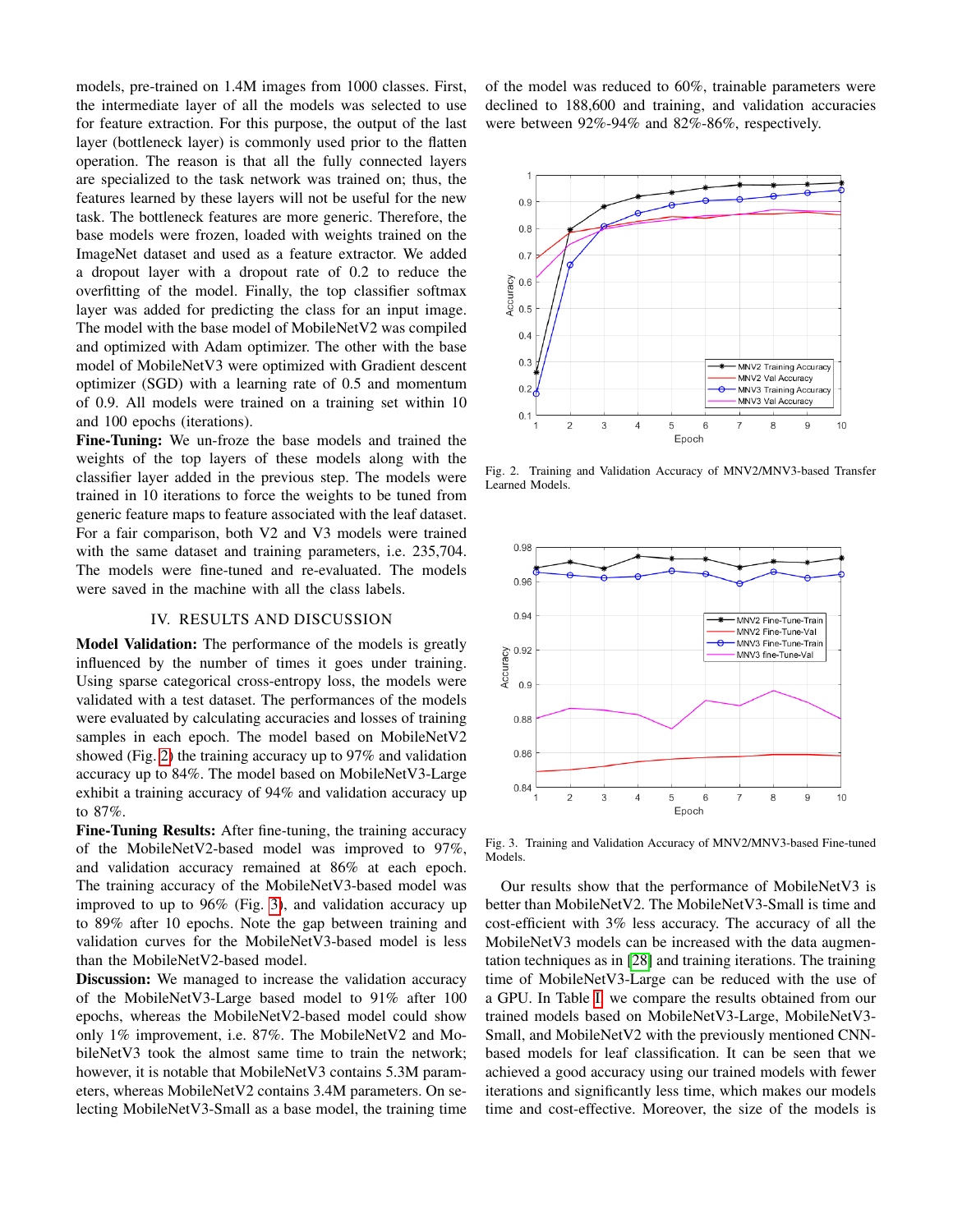| TABLE I                                                                |  |  |  |  |  |  |  |
|------------------------------------------------------------------------|--|--|--|--|--|--|--|
| COMPARISON OF TRAINED MNV3/MNV2 MODELS WITH OTHER CNN-BASED APPROACHES |  |  |  |  |  |  |  |

<span id="page-4-6"></span>

| Model                         | <b>Dataset</b> | <b>Overall Iterations</b> | Accuracy % | Loss $%$    | <b>Training Time</b><br>(minutes) | <b>Size</b> |
|-------------------------------|----------------|---------------------------|------------|-------------|-----------------------------------|-------------|
| [22] CNN                      | Flavia         | 12,000                    | 94.69      | $0.7 - 2.5$ | ۰                                 | ۰           |
| [23] CNN                      | Flavia         | 50,000                    | 98.69      | ۰           | 252                               | ۰           |
| [25] CNN                      | LeafSnap       | 200,000                   | 79.96      | ۰           | 1920                              | ۰           |
| [25] CNN                      | Flavia         | 30,000                    | 98.69      | ۰           | ۰                                 |             |
| Our work<br>MobileNetV2       | LeafSnap       | 20                        | 86         | 0.4         | 40                                | 9.86 MB     |
| Our work<br>MobileNetV3-Large | LeafSnap       | 20                        | 89         | $0.3 - 0.4$ | 40                                | 4.88 MB     |
| Our work<br>MobileNetV3-Small | LeafSnap       | 20                        | 86         | $0.5 - 0.6$ | 16                                | 1.99 MB     |

much reduced, which makes them ideal to be inserted in handheld devices for offline plant and tree species recognition.

## V. MOBILE APP IMPLEMENTATION

App Development: For tree species identification in a remote area, an end-user app is essential. For the app development, Android Studio [\[39\]](#page-5-32) was used. The saved models were converted into the TensorFlow Lite [\[40\]](#page-5-33) version using the TensorFlow Lite converter. TensorFlow Lite is a set of tools to perform deep learning on smartphone and IoT devices. The architecture of the mobile app is shown in Fig. [4.](#page-5-34) The squares marked with dotted red will be included in future iterations. The size of the models based on MobileNetV3-Large and MobileNetV3-Small was 4.88 MB and 1.99 MB, respectively, which are lightweight compared to AlexNet (227.5 MB) [\[27\]](#page-5-20). The app is developed using the Java programming language. The leaf detection module in the app contains a Tensorflow Lite interpreter for the TensorFlow Lite model.

App Testing: For testing the application, Android studio comes with built-in phone emulators, or the app could be deployed to an actual device. From an online search, we downloaded leaf images belonging to the categories on which the model was trained. These downloaded images were not included in the training dataset. The functionality was tested with the WiFi and data connections being turned off (flight mode). This was to ensure that the app is not using any online computation resources to run the machine learning algorithm for classifying the images. This way the app can be used in remote areas with no/limited network.

## VI. CONCLUSIONS

This paper analyzed CNN-based mobile apps for plant identification and compared the performance of MobileNet versions for their suitability for tree species recognition using smartphones in remote forests. The MobileNetV3 releases and MobileNetV2-based models were trained and tested on the LeafSnap dataset to detect tree species. We evaluated the performances of the models using the accuracy and loss of the training and test sets. The best validation accuracy of MobileNetV3 was 89% and 91% at 10 and 100 epochs, respectively, whereas MobileNetV2 had 86%. The MobileNetV3Small took 60% less time to train the model as compared to the MobileNetV3-Large and MobileNetV2. We believe that the accuracy of our models can be improved with data augmentation methods within 20 epochs. Our evaluation indicates that MobileNetV3-based transfer learned models are lightweight, cost and time-efficient, making them perfect candidates to be embedded in smartphone apps and IoT devices to perform deep learning tasks in rural areas without mobile networks.

## VII. FUTURE WORK

As an extension of this work, we plan to investigate the accuracy of these models on images taken at different heights. This will involve applying data augmentation techniques to increase the dataset with rescaled images specified through the zoom range. The mobile app will be updated in subsequent iterations with a camera option to obtain images, percentage of accuracy, detailed view of the identified species with images of other parts of the tree, and permission to upload tree healthrelated data along with pictures into the Cloud.

#### VIII. ACKNOWLEDGMENT

This work was funded by the Department for Digital, Culture, Media & Sport (DCMS) as part of the 5G Connected Forest (5GCF) project under its 5G Testbeds and Trials Program. <sup>∗</sup>The corresponding authors for this work are Ambreen Hussain and A. Taufiq Asyhari.

#### **REFERENCES**

- <span id="page-4-0"></span>[1] Food and A. O. [FAO], "Global forest resources assessment 2020. terms and definitions," 2018.
- <span id="page-4-1"></span>[2] E. J. Farnsworth, M. Chu, W. J. Kress, A. K. Neill, J. H. Best, J. Pickering, R. D. Stevenson, G. W. Courtney, J. K. VanDyk, and A. M. Ellison, "Next-generation field guides," *BioScience*, vol. 63, no. 11, pp. 891–899, 2013.
- <span id="page-4-2"></span>[3] J. Wäldchen, M. Rzanny, M. Seeland, and P. Mäder, "Automated plant species identification—trends and future directions," *PLoS computational biology*, vol. 14, no. 4, p. e1005993, 2018.
- <span id="page-4-3"></span>[4] G. E. Austen, M. Bindemann, R. A. Griffiths, and D. L. Roberts, "Species identification by experts and non-experts: comparing images from field guides," *Scientific Reports*, vol. 6, no. 1, pp. 1–7, 2016.
- <span id="page-4-4"></span>[5] N. MacLeod, M. Benfield, and P. Culverhouse, "Time to automate identification," *Nature*, vol. 467, no. 7312, pp. 154–155, 2010.
- <span id="page-4-5"></span>[6] J. S. Cope, D. Corney, J. Y. Clark, P. Remagnino, and P. Wilkin, "Plant species identification using digital morphometrics: A review," *Expert Systems with Applications*, vol. 39, no. 8, pp. 7562–7573, 2012.